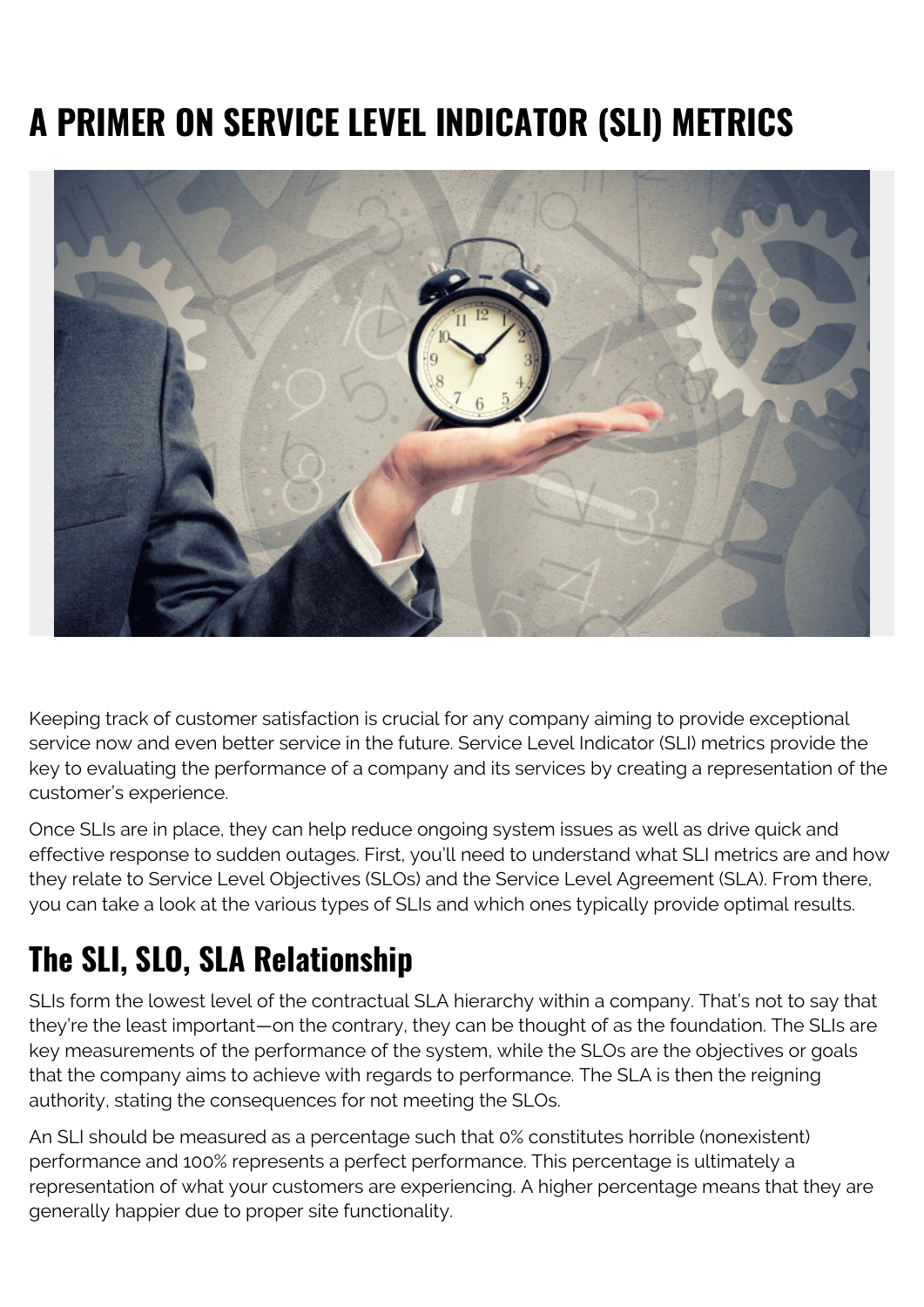Some examples of common SLI metrics include:

- Latency
- Availability
- Frror rate
- Throughput
- Response time
- Durability

The SLO is then the minimum target percentage that you wish to achieve for the SLI. For example, reaching 100% availability may be unreasonable, even if you are constantly striving for it. So the target level or SLO might be set to around 90%. But remember, the SLO is the level of customer satisfaction with the performance, meaning if a high SLO occurs for something like an error rate, then SLI corresponds to a low error rate. That is, a 1% error rate would result in an SLO at 99%, indicating that the customer is having a relatively error-free positive experience.

## **Optimizing SLI Contributions**

SLIs serve various functions both within and outside of a company. Self-evaluation of SLI metrics allows you to determine the capabilities of your systems. Meanwhile, engineers from companies you work with may use the SLI data when determining the extent to which they depend on your services. The indicators are also useful for helping the larger organization make informed decisions regarding investment levels to balance reliable work against the velocity of engineering.

### **Choosing SLI Metrics**

However, having too many SLI metrics can be overwhelming for engineers, preventing them from focusing on the most important performance indicators. Modern software platforms have hundreds or even thousands of unique components from databases and service nodes to message queues and load balancers.

Instead of trying to establish SLIs and SLOs for all of them, it's best to focus on system boundaries. System boundaries are the points where components expose capabilities to customers, such as a login point which exposes the capability for a user to authenticate their credentials and access a site. Focusing on the boundary will inherently capture the performance of the various components involved in exposing the capabilities to customers.

## **Customer Happiness Indicators**

Because SLI metrics measure the customer experience, they should correlate with measurements of customer happiness. Optimally, a good SLI should rise when customers are happier, fall when they are less happy, and correlate to known outages. When the customers' disposition is unchanging and no outage exists, then the metrics should only oscillate within a narrow lowvariance band.

There are a few measurements that you can use to help determine this correlation with customer happiness. Customer input, such as through support center calls, support forum posts, or maybe even mentions on social media, give a good indication of how happy or unhappy customers are at any given moment. These signals can even be used as SLI metrics, although it is not advisable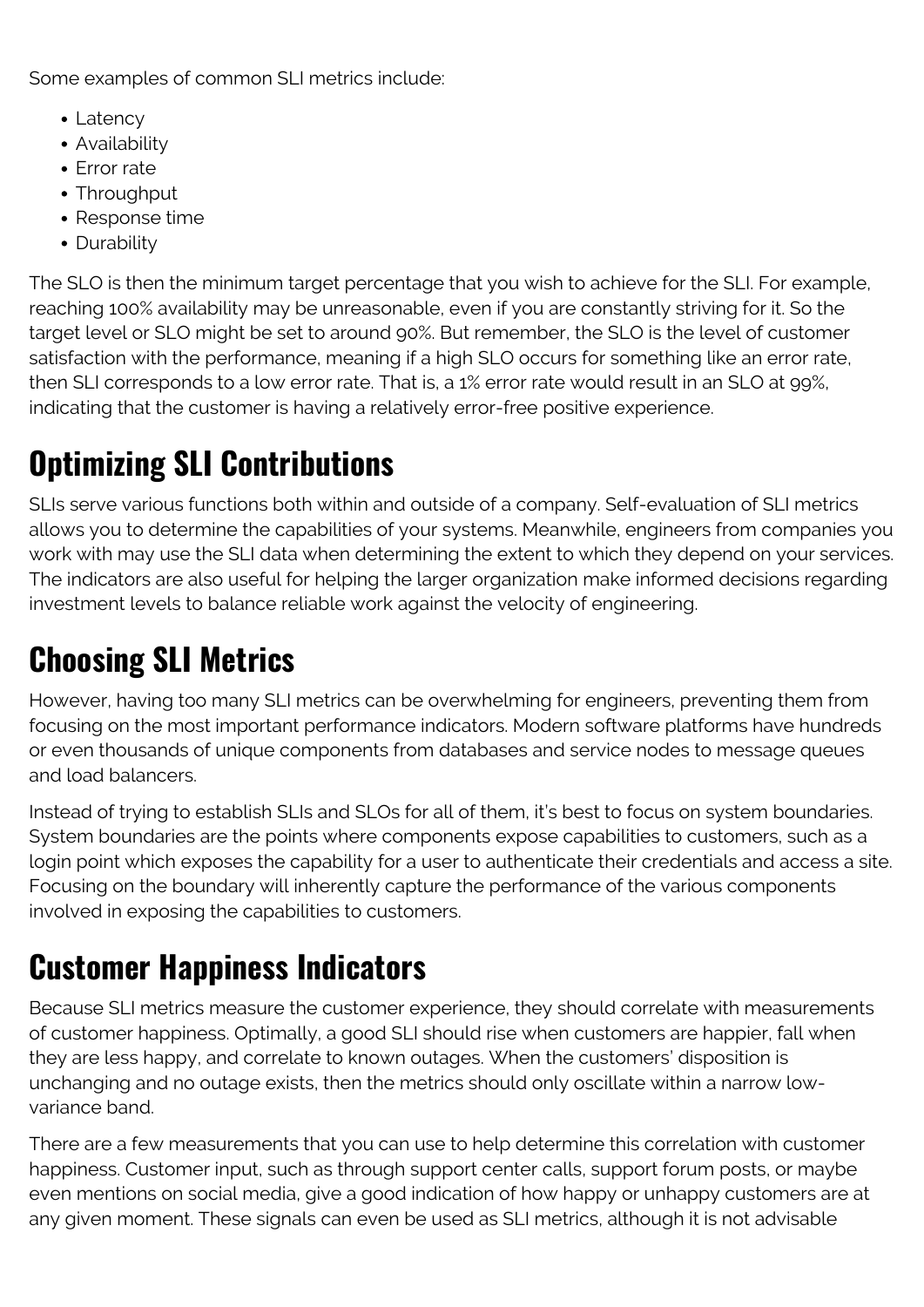because signals which rely on human actions in this manner inevitably introduce lag. SLI metrics measured instantaneously via software avoid such lag as well as human errors in reporting, making them worth the investment.

However, the above happiness signals can still provide a good starting place for calibrating new SLIs. The process is as simple as lining up the SLI data with something like support calls in a spreadsheet to see if spikes in the SLI correlate to swells in customer complaints.

#### **Calibrating SLI Data with Customer Happiness**

As you compare SLI metrics with happiness indicators, you might notice certain patterns. Sometimes, the SLI data will show spikes and dips where there were no apparent changes in customer happiness. Other times, the customers will express discontent but the SLI shows no indications of significant changes.

There are several reasons that the SLI data may not align with customer happiness signals. If SLI data indicates unhappiness but customers appear satisfied, then the SLI data is likely "polluted." For example, the system may be sending batches of multiple errors all at once rather than gradually over the time, making it appear more concentrated and dramatic than it really is. Alternatively, the system might lack a distinction between errors in the internal systems vs. errors on the customer's side.

Be sure to focus on the errors that affect customer experience while excluding other errors from SLI analysis. This can be accomplished by creating category tags, conducting post-processing to remove batch queries, or measuring the SLI at a different place in the architecture.

On the other hand, if an event causes customers to be unhappy but SLI data doesn't show any problems, then there is likely a gap in the SLI (assuming the measurement of customer happiness accurately reflects satisfaction). For the event in question, check for existing non-SLI monitoring signals that *did* show negative user impact. If possible, derive a new SLI metric from these signals. If not, look for other measurements you can make which would detect the problem.

#### **Steps to Implement SLIs**

Both SLIs and SLOs are vital for making informed decisions and changes to a company. Practically, any SLI is better than having no SLI, and getting started is a fairly straightforward task. SLI metrics align concrete numbers and goals with performance concerning customer satisfaction. A company's first metric doesn't need to be part of complex tasks like page oncallers or freeze releases—it just needs to focus the conversation on areas that require improvement.

The basic steps for selecting and implementing SLI metrics are:

- 1. Identify a useful system boundary on your platform.
- 2. Identify the associated customer-facing capabilities at the boundary.
- 3. Determine what it means for these capabilities to be available for the customer.
- 4. Use the definition of availability to define one or more SLI metrics.
- 5. Start measuring the SLI metrics to get a baseline performance percentage.
- 6. Based on the baseline performance, define an SLO for each capability.
	- a. Each logical instance of the platform should get its own SLO.
	- b. Multiple SLIs for a single capability should be combined into a single SLO for that